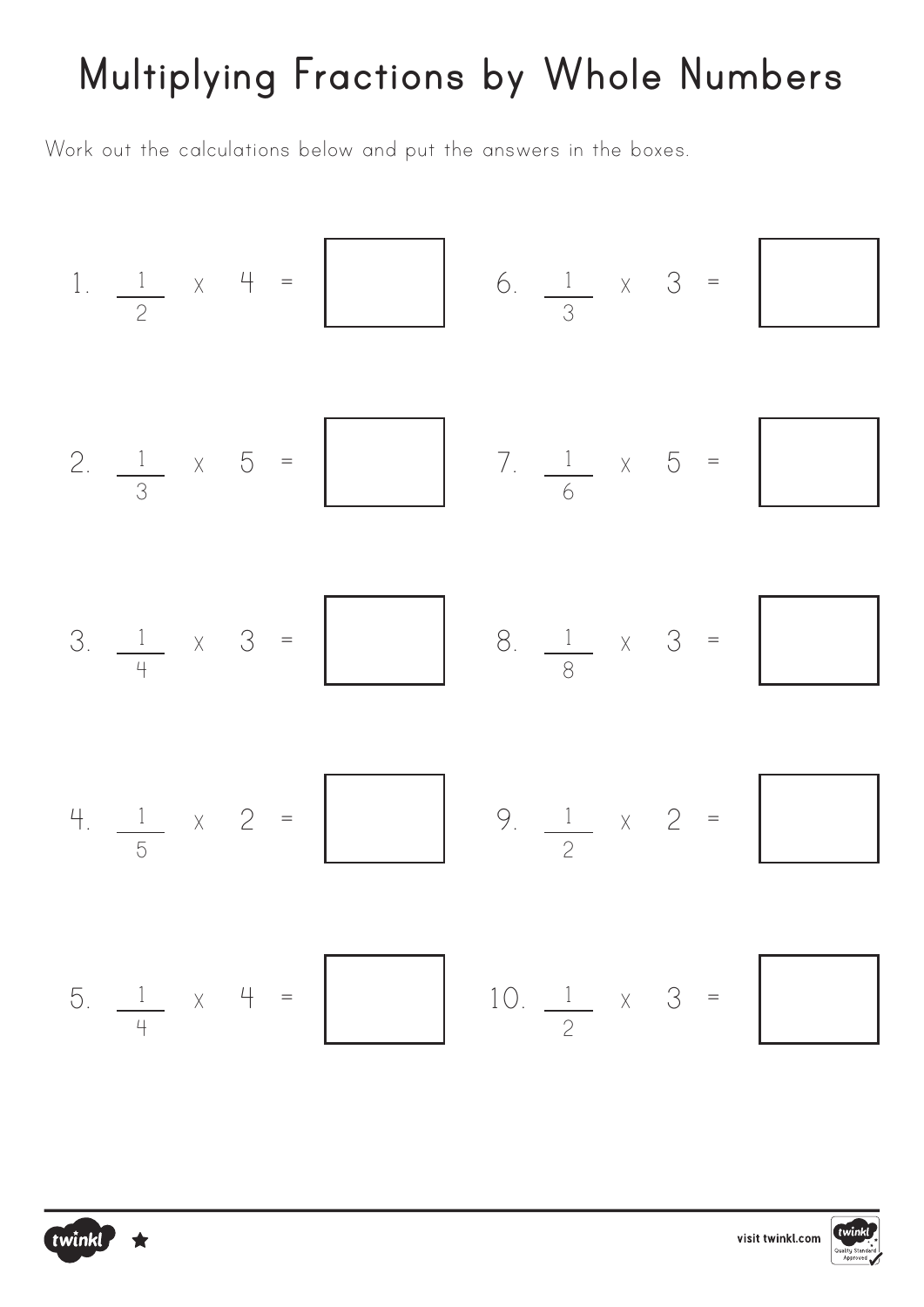# **Multiplying Fractions by Whole Numbers**

Work out the calculations below and put the answers in the boxes.

twinkl



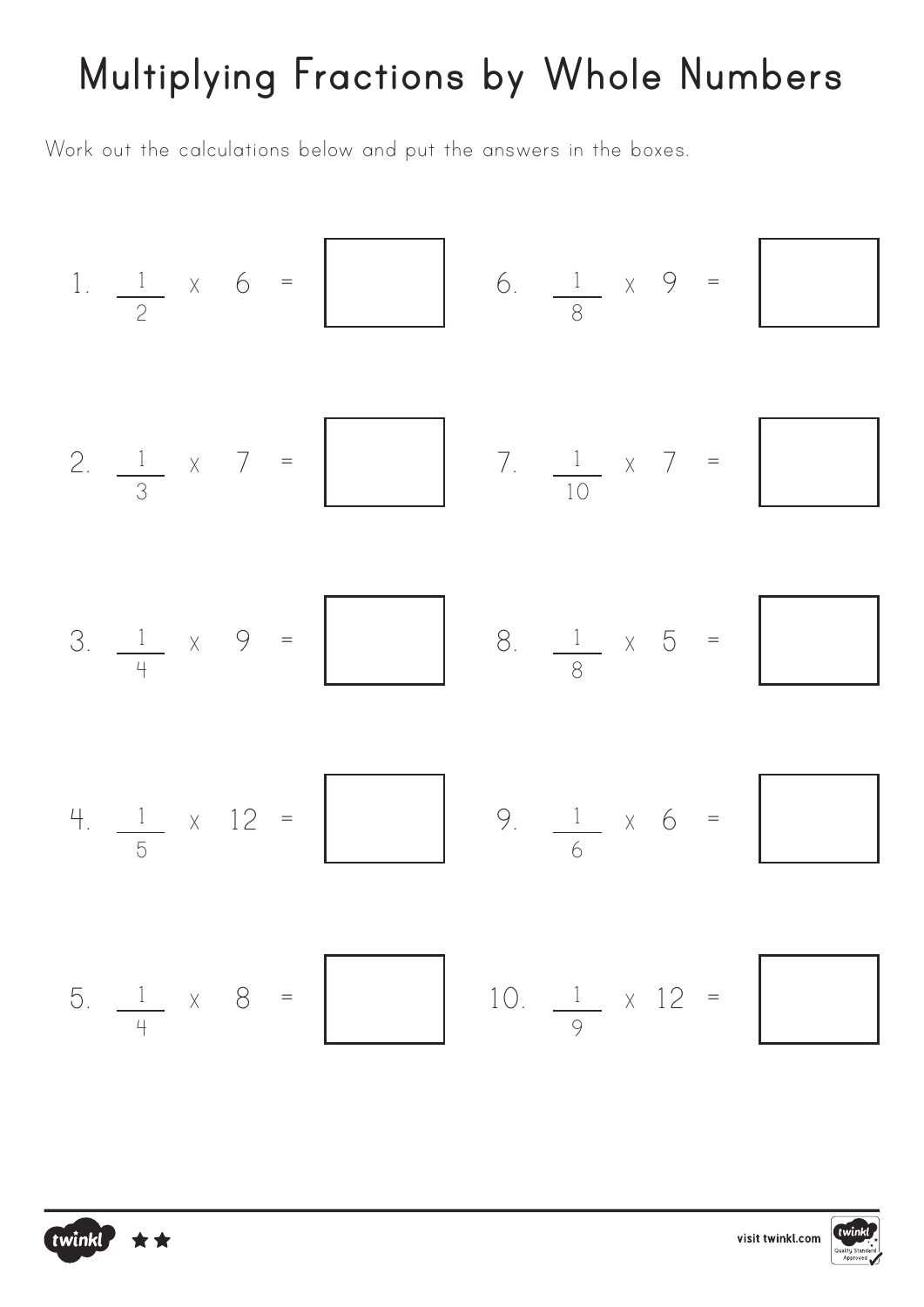# **Multiplying Fractions by Whole Numbers**

Work out the calculations below and put the answers in the boxes.

twinkl,

1. 
$$
\frac{1}{2}
$$
 x 7 = 6.  $\frac{2}{3}$  x 8 = 6.  $\frac{2}{3}$  x 8 = 6.  $\frac{2}{3}$  x 8 = 6.  $\frac{2}{3}$  x 8 = 6.  $\frac{2}{3}$  x 9 = 6.  $\frac{2}{3}$  x 9 = 6.  $\frac{5}{6}$  x 9 = 6.  $\frac{1}{6}$  x 9 = 6.  $\frac{1}{3}$  x 9 = 6.  $\frac{1}{3}$  x 9 = 6.  $\frac{1}{3}$  x 0 = 6.  $\frac{1}{3}$  x 0 = 6.  $\frac{1}{3}$  x 0 = 6.  $\frac{1}{3}$  x 7 = 6.  $\frac{1}{4}$  x 7 = 6.  $\frac{1}{8}$  x 8 = 6.  $\frac{1}{4}$  x 7 = 6.  $\frac{1}{8}$  x 8 = 6.  $\frac{1}{4}$  x 7 = 6.  $\frac{1}{8}$  x 8 = 6.  $\frac{1}{4}$  x 9 = 6.  $\frac{1}{4}$  y 10.  $\frac{4}{8}$  x 7 = 6.  $\frac{1}{4}$  y 10.  $\frac{1}{8}$  y 10.  $\frac{1}{8}$  y 10.  $\frac{1}{8}$  y 10.  $\frac{1}{8}$  z 10.  $\frac{1}{8}$  z 10.  $\frac{1}{8}$  z 10.  $\frac{1}{8}$  z 10.  $\frac{1}{8}$  z 11 z 12 z 13 z 14 z 15 z 16 z 17 z 18 z 18 z 19 z 10 z 10 z 11 z 11 z 12 z 13 z 13 z 14 z 15 z 16 z 17 z 17 z 18 z 18 z 19 z 11 z 11 z 12 z 13 z 14 z 15 z 17 z 18 z 18 z 19 z 11 z 11 z 12 z 13 z 14 z 15 z 17 z 18 z 19 z 11 z 11 z 12 z 13 z

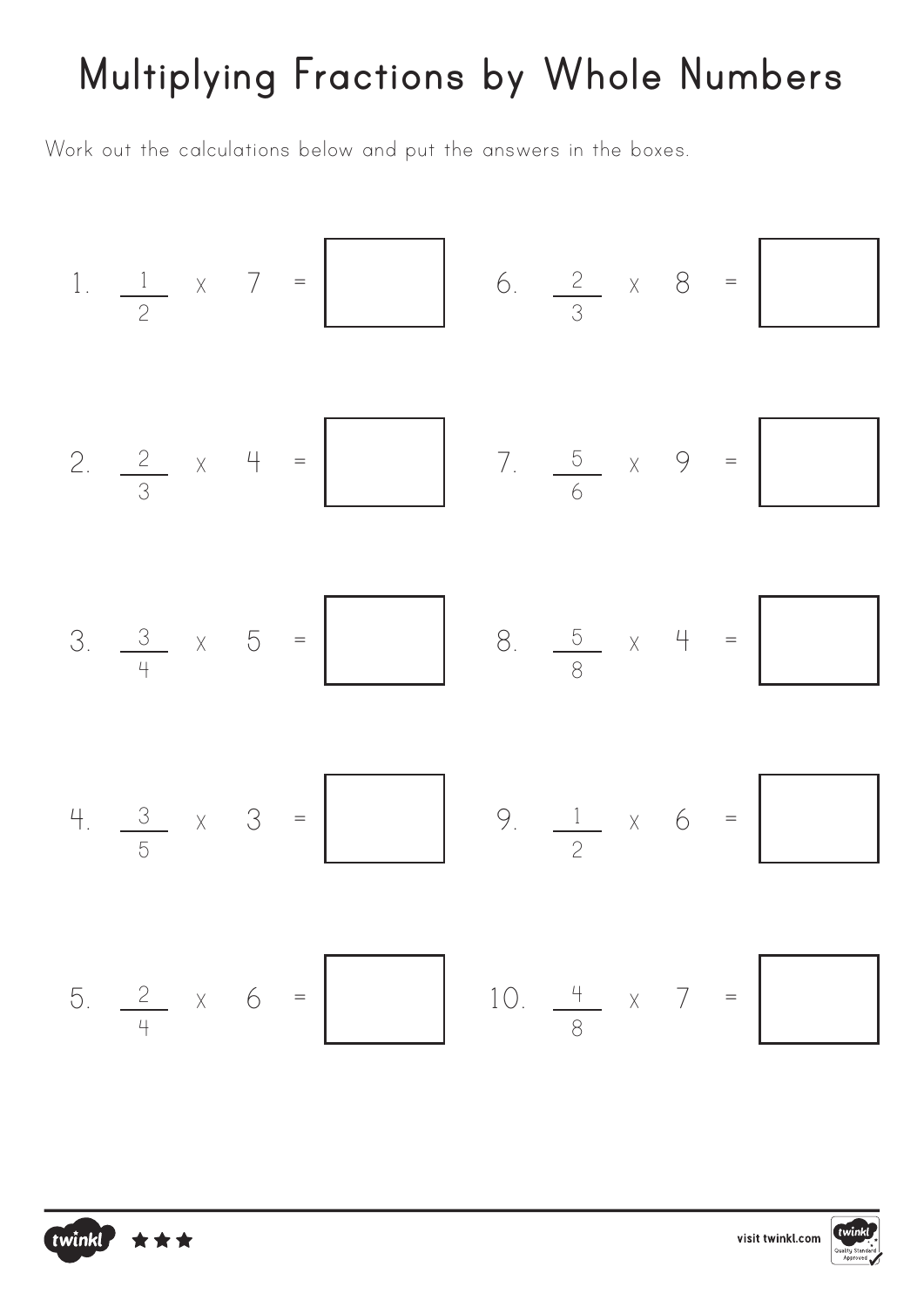### **Answers**

Work out the calculations below and put the answers in the boxes.

1. 
$$
\frac{1}{2}
$$
 x 4 =  $\frac{4-2}{2}$  6.  $\frac{1}{3}$  x 3 =  $\frac{3-1}{3}$   
\n2.  $\frac{1}{3}$  x 5 =  $\frac{5-12}{3}$  7.  $\frac{1}{6}$  x 5 =  $\frac{5}{6}$   
\n3.  $\frac{1}{4}$  x 3 =  $\frac{3}{4}$  8.  $\frac{1}{8}$  x 3 =  $\frac{3}{8}$   
\n4.  $\frac{1}{5}$  x 2 =  $\frac{2}{5}$  9.  $\frac{1}{2}$  x 2 =  $\frac{2-1}{2}$   
\n5.  $\frac{1}{4}$  x 4 =  $\frac{4-1}{4}$  10.  $\frac{1}{2}$  x 3 =  $\frac{3-11}{2}$ 



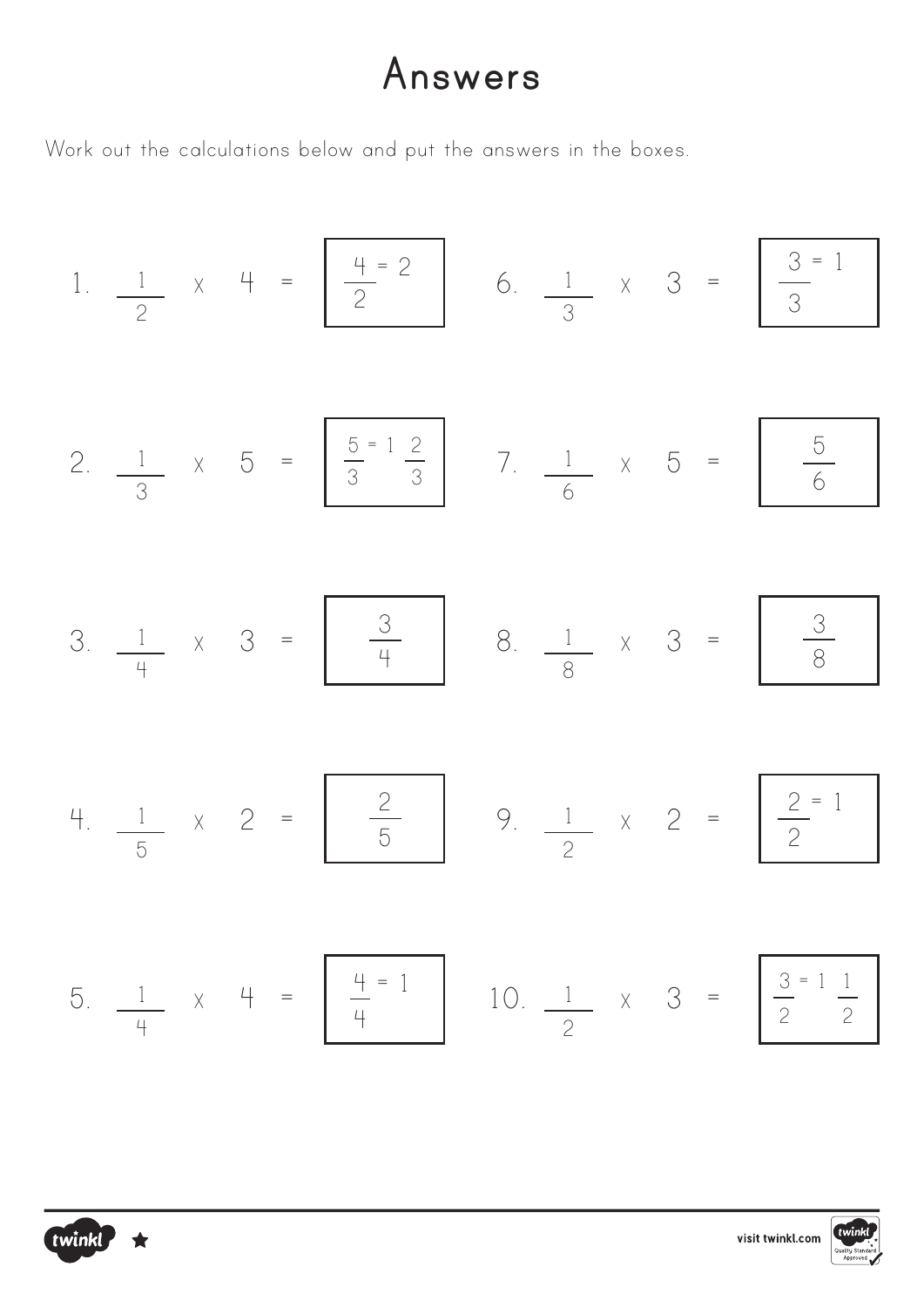### **Answers**

Work out the calculations below and put the answers in the boxes.

twinkl \*\*

1. 
$$
\frac{1}{2}
$$
 x 6 =  $\frac{6}{2}$  6.  $\frac{1}{8}$  x 9 =  $\frac{9}{8}$   $\frac{11}{8}$   
\n2.  $\frac{1}{3}$  x 7 =  $\frac{7}{3}$   $\frac{2}{3}$  7.  $\frac{1}{10}$  x 7 =  $\frac{7}{10}$   
\n3.  $\frac{1}{4}$  x 9 =  $\frac{9}{4}$   $\frac{2}{4}$  8.  $\frac{1}{8}$  x 5 =  $\frac{5}{8}$   
\n4.  $\frac{1}{5}$  x 12 =  $\frac{12 - 2}{5}$  9.  $\frac{1}{6}$  x 6 =  $\frac{6}{6}$   
\n5.  $\frac{1}{4}$  x 8 =  $\frac{8 - 2}{4}$  10.  $\frac{1}{9}$  x 12 =  $\frac{12 - 1}{9}$